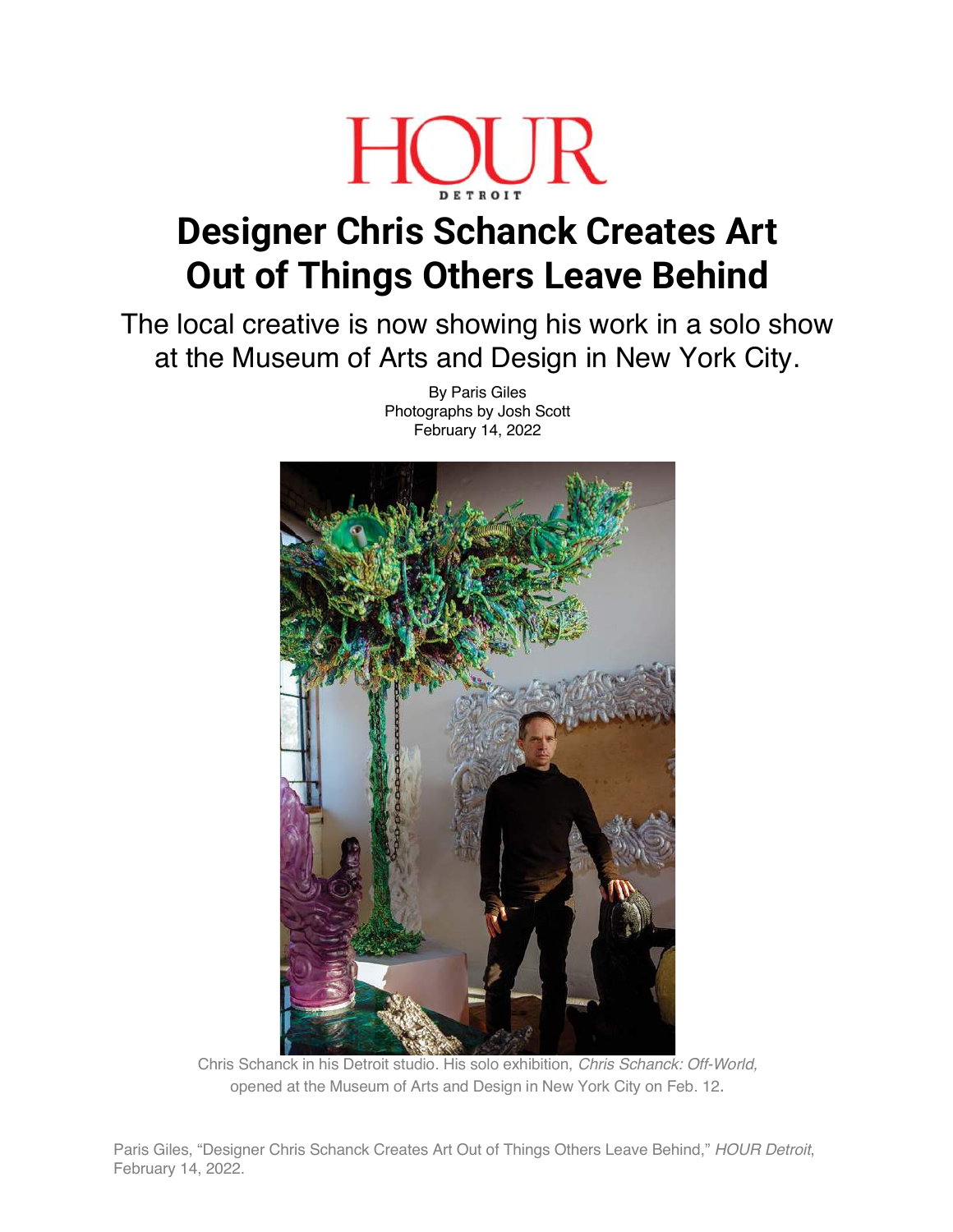Furniture designer Chris Schanck says the process by which he creates his color-rich and deliberately imperfect pieces is "pretty dialed in." It starts with a simple base upon which various materials — some industrial and some discarded — are sculpted, and then the work is covered with aluminum foil and sealed with a resin. "It's the form language of the work that is constantly changing," Schanck says.

Last fall, Schanck loaned a handful of his pieces to the Bottega Veneta pop-up in Corktown. The Bottega team reached out to him, and then-creative director and designer Daniel Lee toured the designer's Detroit studio. Schanck also connected with the brand's interior architect. "We talked about how to use the work, why to use the work, who else we could use in there — and ways of activating the space," he says. "Not all of that happened, but it was, I think, still a good conversation. And it seemed like it'd be something positive, which I think it was."

A native Texan, Schanck started not in furniture design but in fine arts. It was while studying for his master's in fine arts at Central Saint Martins in London that a shift happened. "I questioned the path I was on for the first time in my life," he says. "I was making fine arts objects that sort of started to comment about design and architecture, but from a total spectator point of view. I felt like I was on the sidelines, and I wanted to be in the game — not a spectator."



Studio assistant Danielle Keys prepping a cabinet for its final resin application.

Paris Giles, "Designer Chris Schanck Creates Art Out of Things Others Leave Behind," *HOUR Detroit*, February 14, 2022.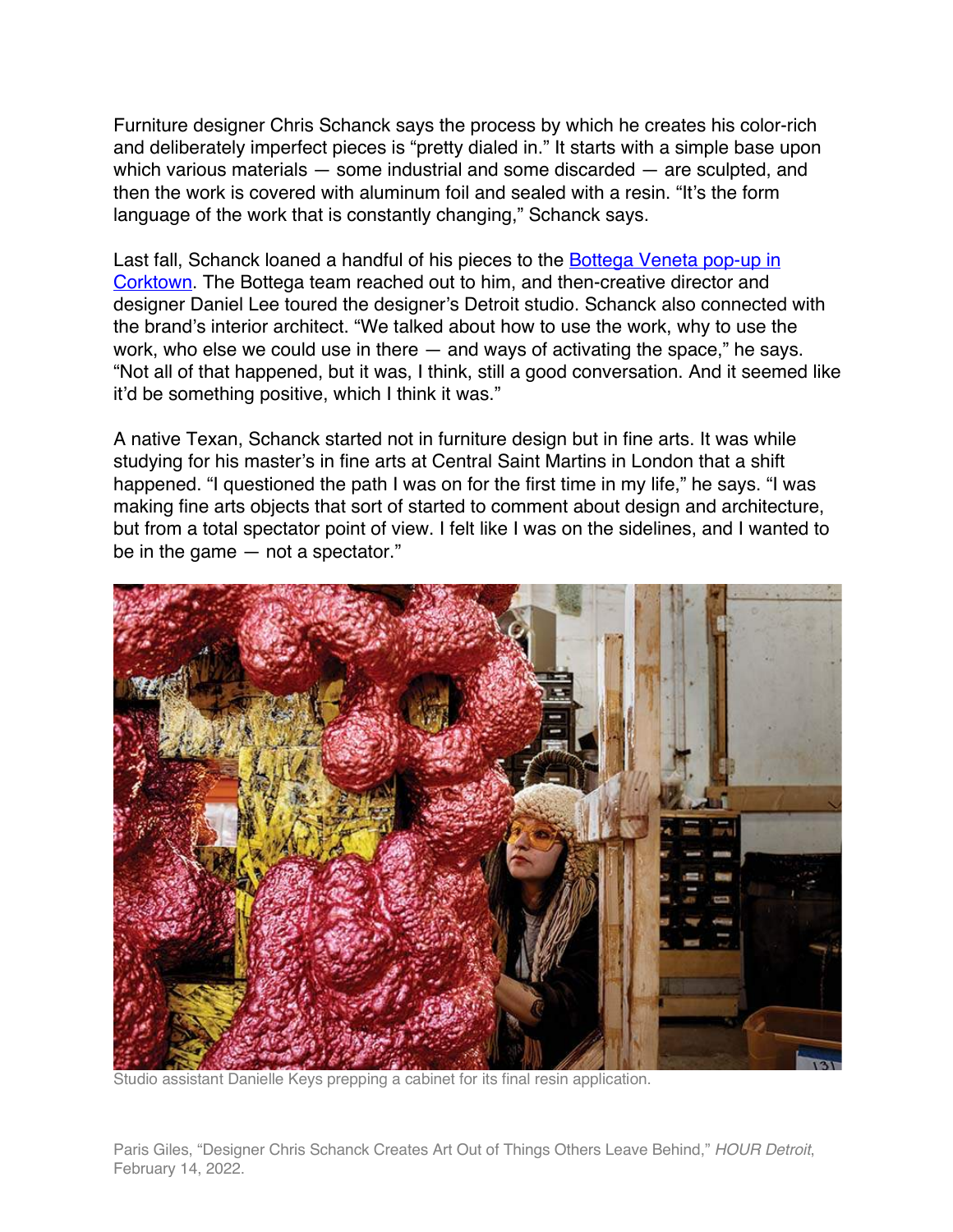

Master finishers Shopna and Rahela in the studio applying finishing touches to a commissioned mirror frame.

Paris Giles, "Designer Chris Schanck Creates Art Out of Things Others Leave Behind," *HOUR Detroit*, February 14, 2022.